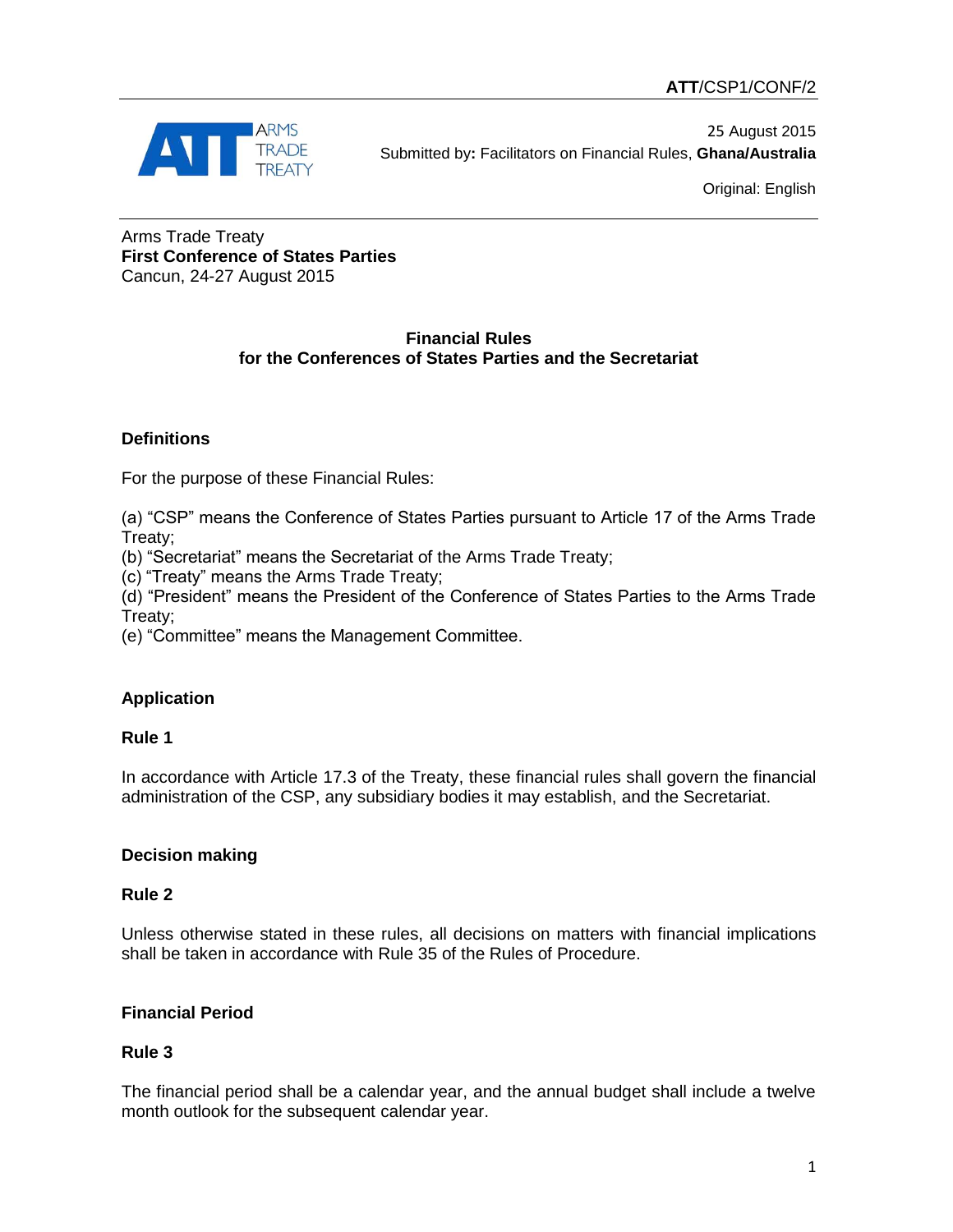## **Management Committee**

## **Rule 4**

- 1. The Secretariat shall prepare and, following review by the Committee, submit the budget estimates, as well as providing the actual income figures for each financial period to all States Parties at least 90 days before the opening of the meeting of the Conference of States Parties at which the budget is to be adopted.
- 2. If the President deems a decision to be taken by the CSP would have significant financial implications, the President will request that a report be prepared by the Secretariat, which must be reviewed independently by the Committee and submitted to the CSP at least 24 hours prior to the taking of any decision.
- 3. The CSP shall, prior to the commencement of the financial period that the budget covers, consider the budget estimates provided pursuant to Rule 4.2 and any recommendations of the Committee and adopt an operational budget for the following financial period.

# **Contributions for the CSP and any subsidiary bodies it may establish**

# **Rule 5**

 $\overline{a}$ 

- 1. All States Parties, irrespective of attendance, shall be assessed a contribution towards each CSP, or any subsidiary bodies it may establish, including towards the cost of preparing and holding the CSP, or subsidiary body meeting as applicable. These contributions will be calculated on the basis of the UN scale of assessment, adjusted to take into account the difference between the UN membership and the number of States Parties and States referred to in Rule 5.2. The adjustment shall ensure that no one state´s contribution exceeds 22 per cent of the total. The adjustment shall also ensure that no state contributes less than US\$100<sup>1</sup>; this amount shall be subject to review by the CSP every three years.
- 2. All signatory States and other observer States in attendance at each CSP, or at any subsidiary bodies it may establish, shall be levied an attendance fee towards the cost of preparing and holding the CSP, or subsidiary body meeting as applicable. This attendance fee will be calculated on the basis the UN scale of assessment, adjusted to take into account the difference between the UN membership and the number of States Parties and other States referred to in this rule. The adjustment shall ensure that no one state´s contribution exceeds 22 per cent of the total. The adjustment shall also ensure that no state contributes less than US\$100<sup>2</sup>; this amount shall be subject to review by the CSP every three years.
	- a. Invoices issued for the estimated CSP costs shall be calculated on the assumption that all signatory States, and other observer States which attended the CSP in the preceding year shall attend the following CSP. All States Parties shall be invoiced irrespective of attendance, in accordance with Rule 5.1.

<sup>&</sup>lt;sup>1</sup> To cover the administrative cost of levying and collecting contributions

 $2$  To cover the administrative cost of levying and collecting contributions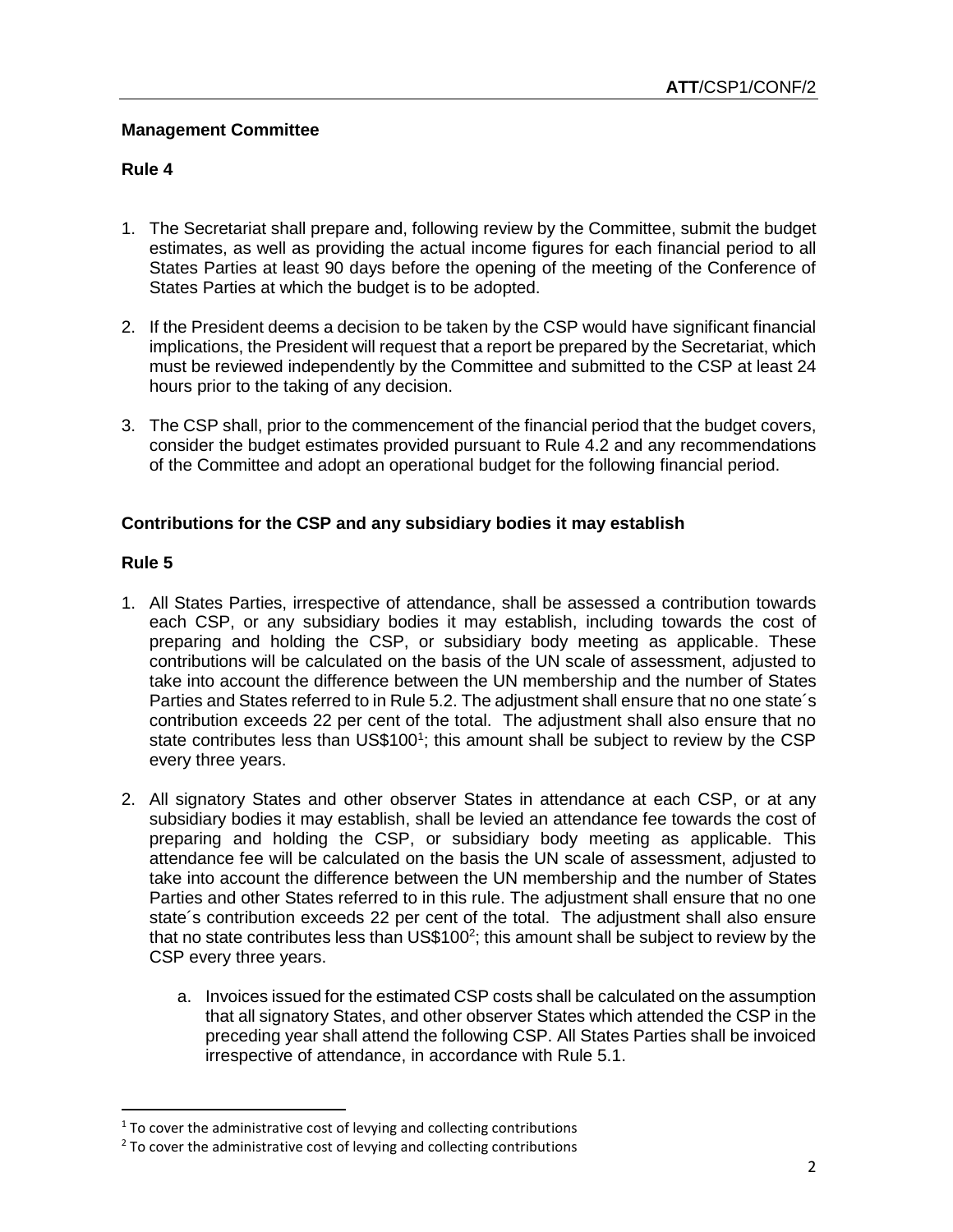- b. The Secretariat shall produce final costings on the basis of the actual CSP costs and actual number of states which participated within 3 months of the CSP being held. Consequent adjustments shall be made at the end of each calendar year, with any debits or credits due to states to be taken into account in the contributions to be made for the following calendar year.
- 3. The costs of preparing and holding a CSP, or a meeting of any subsidiary body it may establish, as referred to in Rule 5.1 shall comprise:
	- a. The costs for the meeting venue; documentation; including translation; in-session interpretation; conference equipment and supplies; and IT support as necessary.
- 4. The costs for the Secretariat's activities related to the organisation of the CSP, or any subsidiary bodies it may establish, shall be set by the Management Committee as 30 per cent of the Secretariat's core costs.
	- a. The Management Committee shall verify, and keep under review, the proportion of the Secretariat's costs to be charged pursuant to Rule 5.4 above, and reflected in the budget estimates prepared by the Secretariat pursuant to Rule 4.2.
- 5. A separate sponsorship programme to support the participation of delegates from developing countries to attend the CSP or other meetings under the Treaty shall be financed by contributions made on a voluntary basis.
- 6. The Secretariat shall advise the President, who shall inform States Parties on the status of contributions received towards the cost of preparing and holding the CSP ninety days ahead of the scheduled opening of the CSP.

## **Contributions for the Secretariat**

#### **Rule 6**

l

- 1. Each calendar year, States Parties shall be charged an assessed contribution for the Secretariat's costs in undertaking its core tasks which include those contained in Article 18.3 of the Treaty. This assessed contribution shall not be used for work related to the organization of CSPs or any subsidiary bodies, which is provided for under Rule 5.4.
- 2. Assessed contributions made pursuant to Rule 6.1 will be calculated on the basis of the UN scale of assessment, adjusted to take into account the difference between the UN membership and the number of States Parties. The adjustment shall ensure that no one state´s contribution exceeds 22 per cent of the total. The adjustment shall also ensure that no state contributes less than US\$100<sup>3</sup>; this amount shall be subject to review by the CSP every three years.
- 3. The costs for the core tasks of the Secretariat referred to in Rule 6.1 shall comprise: staff salaries, equipment, office overheads, financial administration, human resources

<sup>&</sup>lt;sup>3</sup> To cover the administrative cost of levying and collecting contributions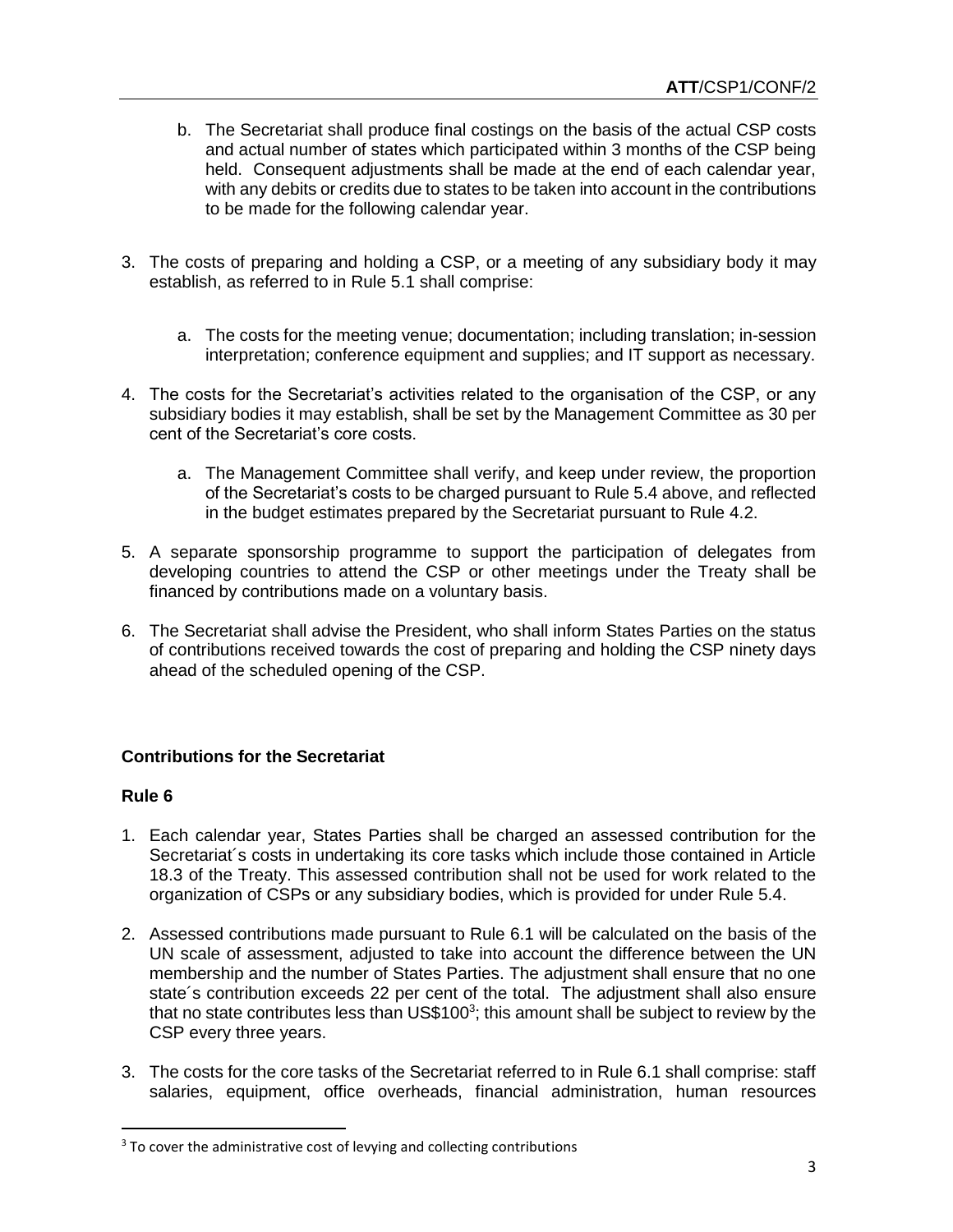administration, insurance, communications and IT, and any other items essential for the functioning of the Secretariat as decided by the CSP.

4. Other duties to be undertaken by the Secretariat at the direction of the CSP shall be financed by contributions made on a voluntary basis.

## **Funds**

#### **Rule 7**

- 1. There shall be a general fund for the purpose of accounting for expenditures of all assessed contributions.
- 2. Trust funds and special accounts funded wholly by voluntary contributions may be established and closed by the CSP.

#### **Payment of contributions**

#### **Rule 8**

- 1. In respect of contributions made pursuant to Rule 5 and/or Rule 6:
	- a. Contributions for each calendar year are due and payable in full within 90 days of the receipt of the invoice from the Secretariat. States should be notified of the amount of their contributions for a given year by 15 October of the previous year;
	- b. Each State shall, as far in advance as possible of the date due for the contribution, inform the Secretariat of the projected timing of that contribution; and in the case of any voluntary contribution, of the amount it intends to contribute;
	- c. If contributions of any State have not been received by 1 March of the relevant year the Secretariat shall advise the President, who shall write to those States to impress upon them the importance of paying their respective arrears. The President's consultations with such States shall be reported to the CSP at its next meeting;
	- d. Any State Party whose contributions are in arrears for two or more years that has not entered into arrangements with the Secretariat in relation to the discharge of its financial obligations shall have its voting rights suspended, not be eligible to nominate a representative as an office-holder, nor become a member of any committee or subsidiary body of the CSP. The CSP may, nevertheless, permit such a member to vote or nominate a representative as an office-holder if it is satisfied that the failure to pay is due to conditions beyond the control of the State Party.
- 2. Contributions made pursuant to Rule 6 from States that become States Parties to the Treaty after the beginning of a financial period shall be made *pro rata temporis* for the